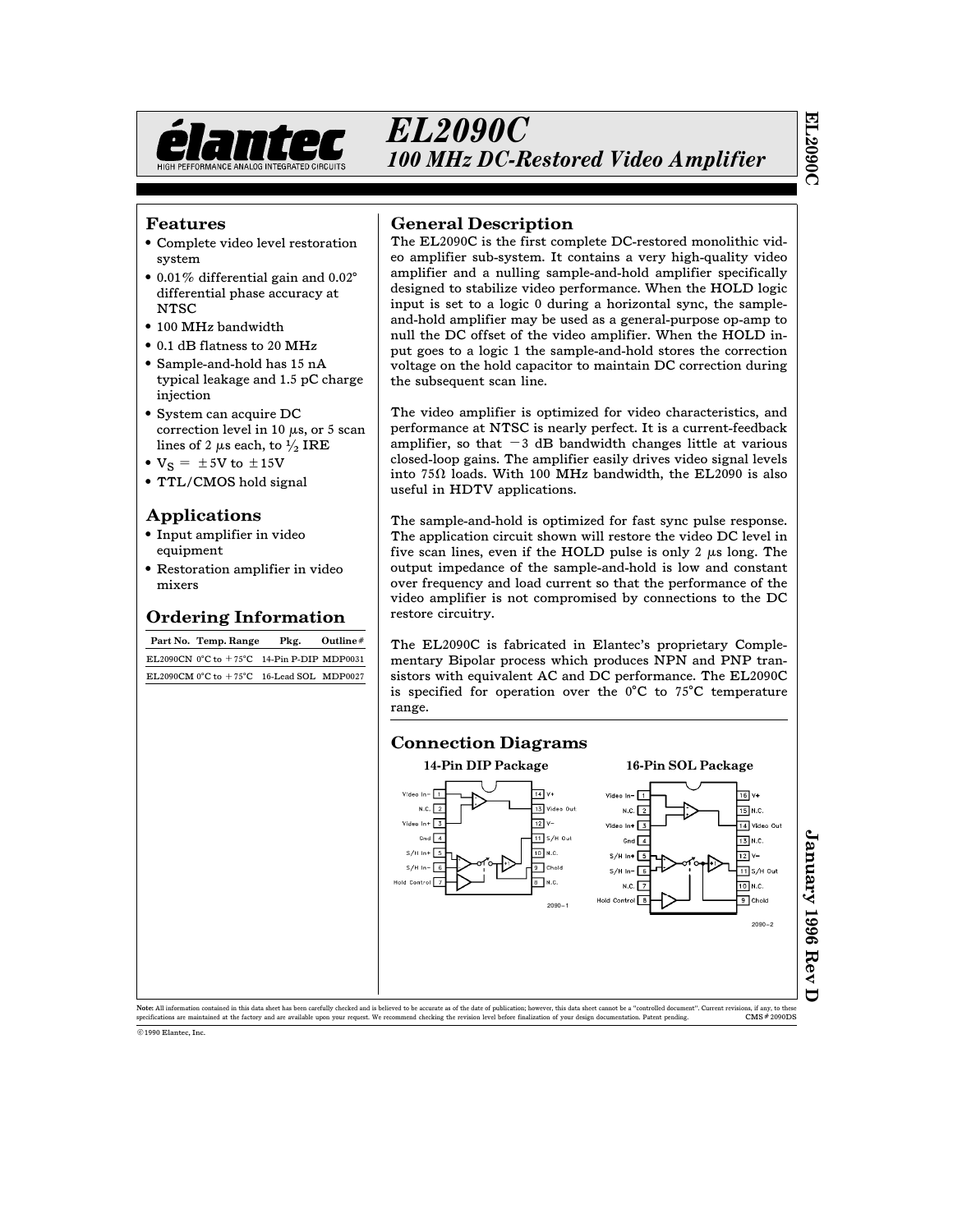### Absolute Maximum Ratings  $(T_A = 25^{\circ}C)$

| Voltage between $V$ + and $V$ -<br>Voltage between $V_{IN}$ + $S/H_{IN}$ + $\cdot$<br>$S/H_{IN}$ , C <sub>HOLD</sub> , and GND pins<br>$V_{\Omega I I T}$ Current<br>Current into $V_{IN}$ and HOLD Pins | 36V<br>$(V + ) + 0.5V$<br>to $(V - ) - 0.5V$<br>$60 \text{ mA}$<br>$5 \text{ mA}$ | Current $S/H_{\Omega IIT}$<br><b>Internal Power Dissipation</b><br><b>Operating Ambient Temperature Range</b><br>Operating Junction Temperature<br>Plastic DIP or SOL<br>Storage Temperature Range | $16 \text{ mA}$<br>See Curves<br>$0^{\circ}$ C to $75^{\circ}$ C<br>$150^{\circ}$ C<br>$-65^{\circ}$ C to $+150^{\circ}$ C |
|----------------------------------------------------------------------------------------------------------------------------------------------------------------------------------------------------------|-----------------------------------------------------------------------------------|----------------------------------------------------------------------------------------------------------------------------------------------------------------------------------------------------|----------------------------------------------------------------------------------------------------------------------------|
|----------------------------------------------------------------------------------------------------------------------------------------------------------------------------------------------------------|-----------------------------------------------------------------------------------|----------------------------------------------------------------------------------------------------------------------------------------------------------------------------------------------------|----------------------------------------------------------------------------------------------------------------------------|

#### Important Note:

All parameters having Min/Max specifications are guaranteed. The Test Level column indicates the specific device testing actually performed during production and Quality inspection. Elantec performs most electrical tests using modern high-speed automatic test equipment, specifically the LTX77 Series system. Unless otherwise noted, all tests are pulsed tests, therefore  $T_J = T_C = T_A$ .

| <b>Test Level</b> | <b>Test Procedure</b>                                                                        |
|-------------------|----------------------------------------------------------------------------------------------|
|                   | 100% production tested and OA sample tested per OA test plan OCX0002.                        |
| п                 | 100% production tested at $T_A = 25^{\circ}$ C and QA sample tested at $T_A = 25^{\circ}$ C, |
|                   | $T_{MAX}$ and $T_{MIN}$ per QA test plan QCX0002.                                            |
| Ш                 | OA sample tested per OA test plan OCX0002.                                                   |
| <b>IV</b>         | Parameter is guaranteed (but not tested) by Design and Characterization Data.                |
|                   | Parameter is typical value at $T_A = 25^{\circ}$ C for information purposes only.            |

## Open Loop DC Electrical Characteristics

 $V_S = \pm 15V$ ;  $R_L = 150\Omega$ ,  $T_A = 25^{\circ}$ C unless otherwise specified

| Parameter               | Description                                                                                       | Temp           | Min   | Typ   | Max  | <b>Test Level</b> | Units              |  |
|-------------------------|---------------------------------------------------------------------------------------------------|----------------|-------|-------|------|-------------------|--------------------|--|
| $I_{S}$                 | <b>Total Supply Current</b>                                                                       | Full           |       | 14    | 17   | II                | mA                 |  |
|                         | Video Amplifier Section (Not Restored)                                                            |                |       |       |      |                   |                    |  |
| $V_{OS}$                | <b>Input Offset Voltage</b>                                                                       | Full           |       | 8     | 70   | II                | mV                 |  |
| $I_{B+}$                | $+V_{IN}$ Input Bias Current                                                                      | Full           |       | 2     | 15   | II                | μA                 |  |
| $I_{B}$ -               | $-V_{IN}$ Input Bias Current                                                                      | Full           |       | 30    | 150  | II                | μA                 |  |
| $R_{OL}$                | Transimpedance                                                                                    | $25^{\circ}$ C |       | 300   |      | V                 | V/mA               |  |
| A <sub>VOL</sub>        | Open-Loop Voltage Gain;<br>$V_{\text{OUT}} = \pm 2V$                                              | Full           | 56    | 65    |      | II                | dB                 |  |
| $V_{\Omega}$            | <b>Output Voltage Swing</b><br>$V_S = \pm 15V$ ; $R_L = 2 k\Omega$                                | Full           | ±12   | ±13   |      | II                | V                  |  |
|                         | $V_S = \pm 5V$ ; $R_L = 150\Omega$                                                                | Full           | ± 3.0 | ± 3.5 |      | II                | $\mathbf{V}$       |  |
| $I_{SC}$                | Short-Circuit Current;<br>$+V_{IN}$ Set to $\pm 2V$ ; $-V_{IN}$<br>to Ground through 1 k $\Omega$ | $25^{\circ}$ C | ± 50  | ±90   | ±160 | II                | mA                 |  |
| Sample-And-Hold Section |                                                                                                   |                |       |       |      |                   |                    |  |
| $V_{OS}$                | <b>Input Offset Voltage</b>                                                                       | Full           |       | 2     | 10   | II                | mV                 |  |
| $I_{\rm B}$             | <b>Input Bias Current</b>                                                                         | Full           |       | 0.5   | 2.5  | II                | μA                 |  |
| $I_{OS}$                | <b>Input Offset Current</b>                                                                       | Full           |       | 0.05  | 0.5  | II                | μA                 |  |
| $R_{IN, DIFF}$          | <b>Input Differential Resistance</b>                                                              | $25^{\circ}$ C |       | 200   |      | V                 | $k\Omega$          |  |
| $R_{IN, \text{COMM}}$   | <b>Input Common-Mode Resistance</b>                                                               | $25^{\circ}$ C |       | 100   |      | $\mathbf{V}$      | $\mathbf{M}\Omega$ |  |
| ${\rm v_{CM}}$          | Common-Mode Input Range                                                                           | Full           | ±11   | ±12.5 |      | II                | $\mathbf{V}$       |  |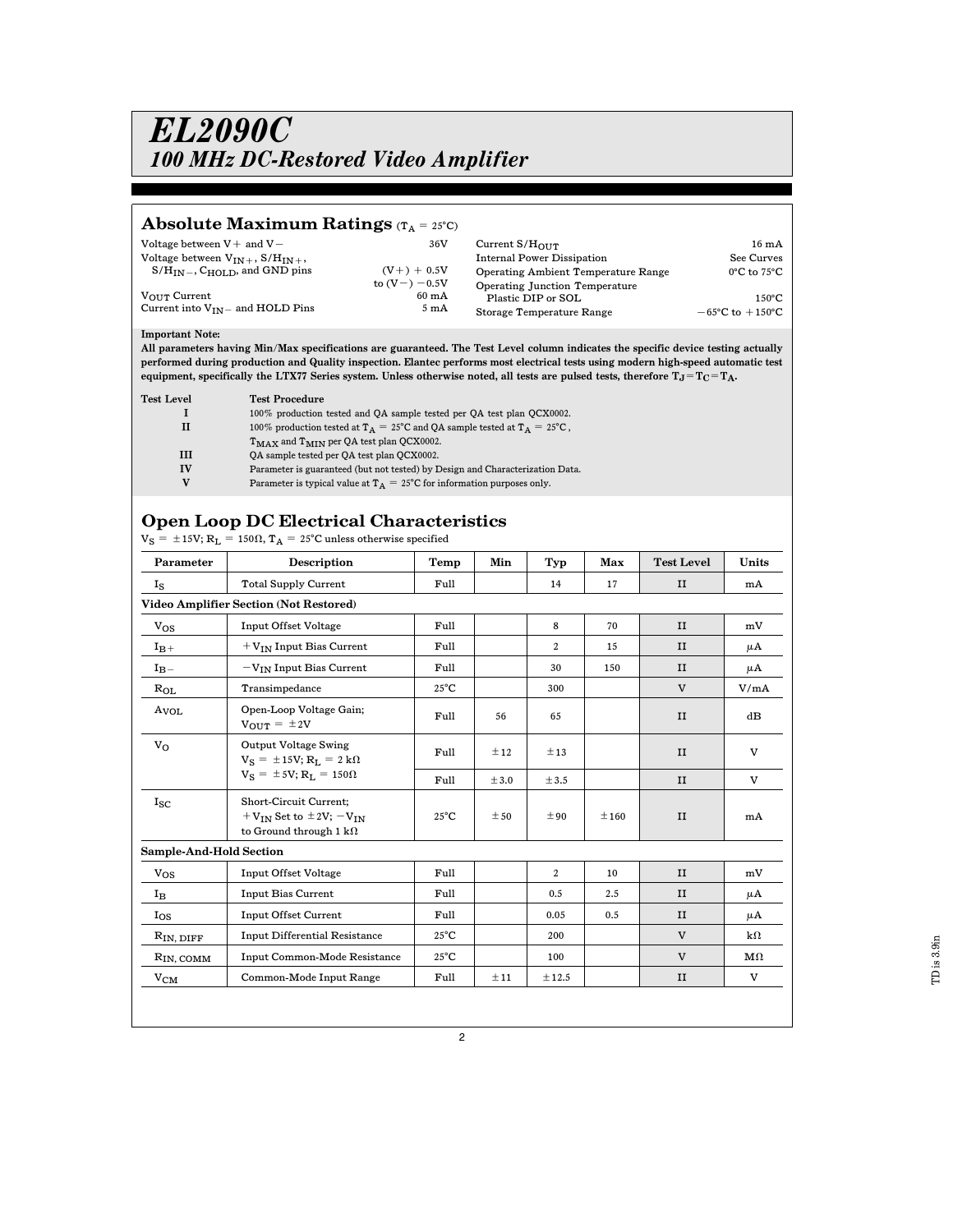## Open Loop DC Electrical Characteristics

| $V_S = \pm 15V$ ; $R_L = 150\Omega$ , $T_A = 25^{\circ}$ C unless otherwise specified — Contd. |                                                             |                |          |      |     |                   |       |  |  |  |  |
|------------------------------------------------------------------------------------------------|-------------------------------------------------------------|----------------|----------|------|-----|-------------------|-------|--|--|--|--|
| Parameter                                                                                      | <b>Description</b>                                          | Temp.          | Min      | Typ  | Max | <b>Test Level</b> | Units |  |  |  |  |
| Sample-And-Hold Section - Contd.                                                               |                                                             |                |          |      |     |                   |       |  |  |  |  |
| A <sub>VOL</sub>                                                                               | Large Signal Voltage Gain                                   | Full           | 15k      | 50k  |     | $_{\rm II}$       | V/V   |  |  |  |  |
| <b>CMRR</b>                                                                                    | Common-Mode Rejection Ratio<br>$V_{CM} = \pm 11V$           | Full           | 75       | 95   |     | $_{\rm II}$       | dB    |  |  |  |  |
| PSRR                                                                                           | Power-Supply Rejection Ratio<br>$V_S = \pm 5V$ to $\pm 15V$ | Full           | 75       | 95   |     | $_{\rm II}$       | dB    |  |  |  |  |
| $V_{\rm thresh}$                                                                               | <b>HOLD Pin Logic Threshold</b>                             | Full           | 0.8      | 1.4  | 2.0 | $_{\rm II}$       | V     |  |  |  |  |
| $I_{\rm drop}$                                                                                 | Hold Mode Droop Current                                     | Full           |          | 10   | 50  | $_{\rm II}$       | nA    |  |  |  |  |
| Icharge                                                                                        | Charge Current Available to<br>Chold                        | Full           | ±90      | ±135 |     | $_{\rm II}$       | μA    |  |  |  |  |
| $V_{\Omega}$                                                                                   | Output Swing; $R_I = 2k$                                    | Full           | $\pm 10$ | ±13  |     | $_{\rm II}$       | V     |  |  |  |  |
| $I_{SC}$                                                                                       | Short-Circuit Current                                       | $25^{\circ}$ C | $\pm 10$ | ±17  | ±40 | $_{\rm II}$       | mA    |  |  |  |  |

## Closed Loop AC Electrical Characteristics

 $V_S = \pm 15V$ ;  $C_L = 15$  pF;  $C_{stray}$  ( $-V_{IN}$ ) = 2.5 pF;  $R_F = R_G = 300\Omega$ ;  $R_L = 150\Omega$ ;  $C_{hold} = 100$  pF;  $T_A = 25°C$ 

| Parameter                      | Description                                                                     | Min            | Typ             | Max | <b>Test Level</b> | Units             |  |
|--------------------------------|---------------------------------------------------------------------------------|----------------|-----------------|-----|-------------------|-------------------|--|
| <b>Video Amplifier Section</b> |                                                                                 |                |                 |     |                   |                   |  |
| SR                             | SlewRate; $V_{\text{OUT}}$ from $-2$ to $+2V$                                   |                | 600             |     | $\mathbf{V}$      | $V/\mu s$         |  |
| <b>BW</b>                      | Bandwidth;<br>$-3$ dB<br>±1 dB<br>$\pm$ 0.1 dB                                  | 75<br>35<br>10 | 100<br>60<br>20 |     | III<br>III<br>III | MHz<br>MHz<br>MHz |  |
| Peaking                        |                                                                                 |                |                 |     |                   |                   |  |
| dG                             | Differential Gain;<br>$V_{IN}$ from $-0.7V$ to 0.7V;<br>$F = 3.58 \text{ MHz}$  |                | 0.01            |     | V                 | $\%$              |  |
| $d\theta$                      | Differential Phase;<br>$V_{IN}$ from $-0.7V$ to 0.7V;<br>$F = 3.58 \text{ MHz}$ |                | 0.02            |     | $\mathbf{V}$      | $\circ$           |  |
| Sample-And-Hold Section        |                                                                                 |                |                 |     |                   |                   |  |
| <b>BW</b>                      | Gain-Bandwidth Product                                                          |                | 1.3             |     | $\mathbf{V}$      | MHz               |  |
| ΔQ                             | Sample to Hold Charge<br>Injection (Note 1)                                     |                | 1.5             | 5   | III               | рC                |  |
| $\Delta T$                     | Sample to Hold or Hold to<br>Sample Delay Time                                  |                | 20              |     | V                 | ns                |  |
| $T_{\rm s}$                    | Sample to Hold Settling<br>Time to 2 mV                                         |                | 200             |     | $\overline{V}$    | ns                |  |

Note 1: The logic input is between 0V and 5V, with a 220X resistor in series with the HOLD pin and 39 pF capacitor from HOLD pin to ground.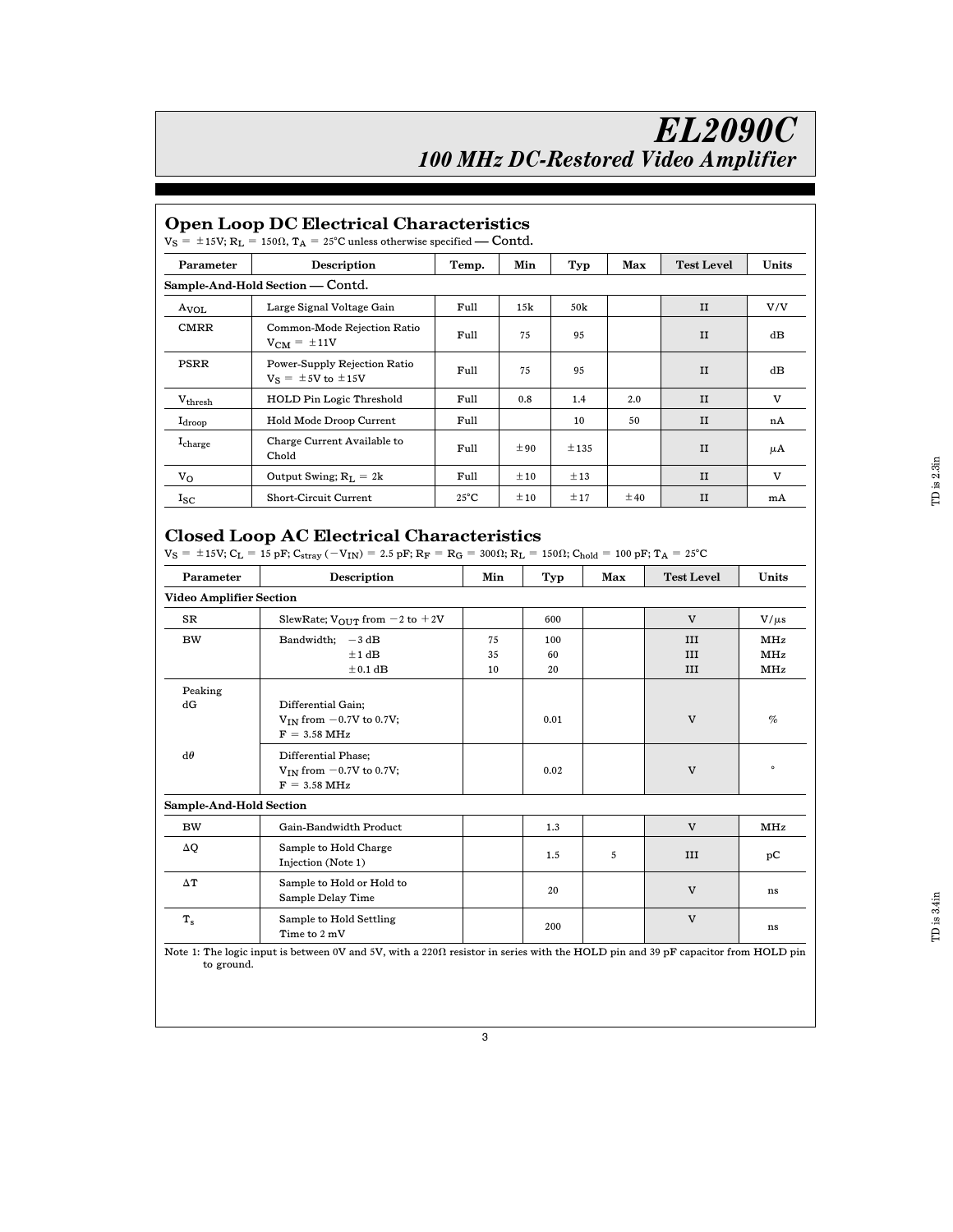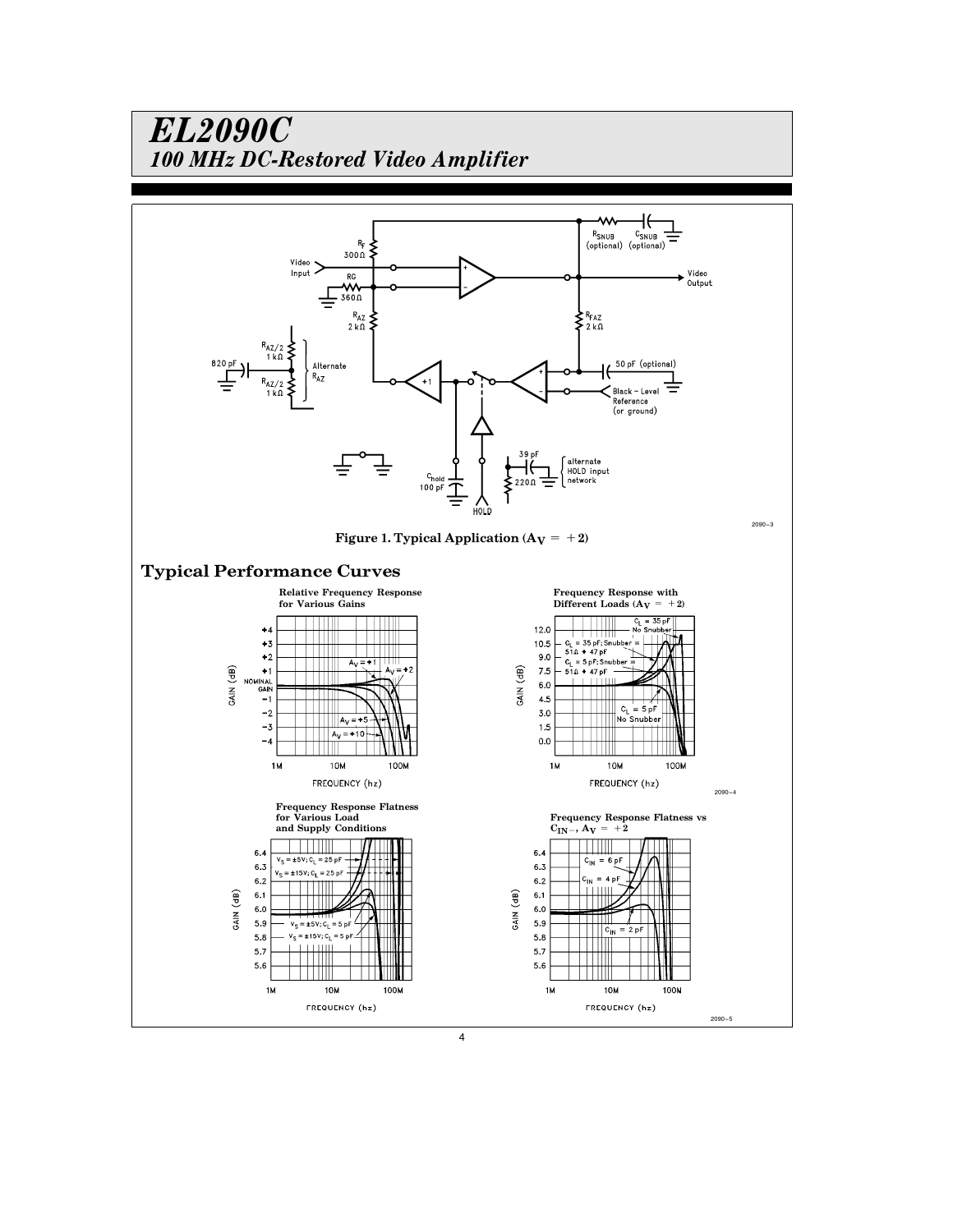

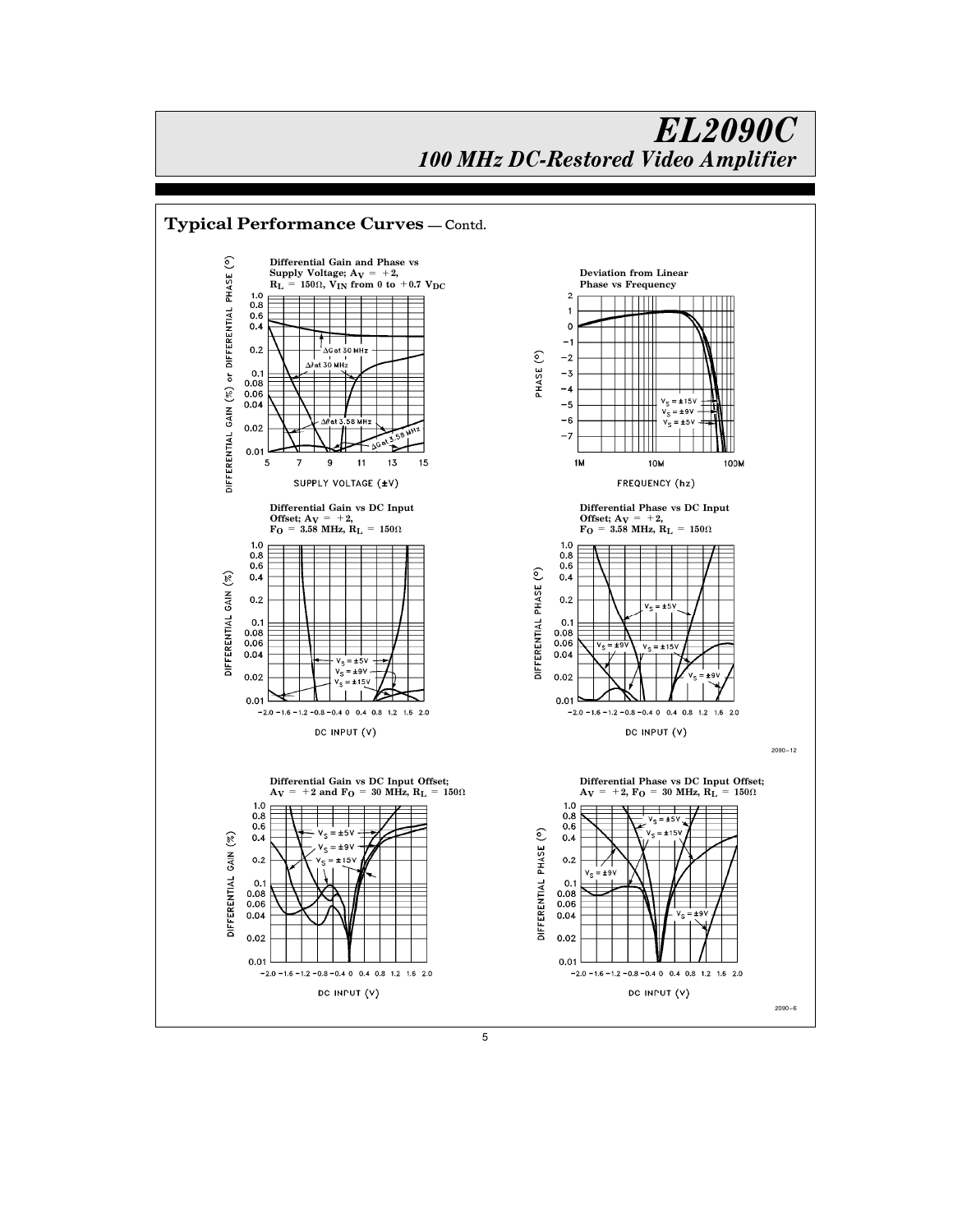

6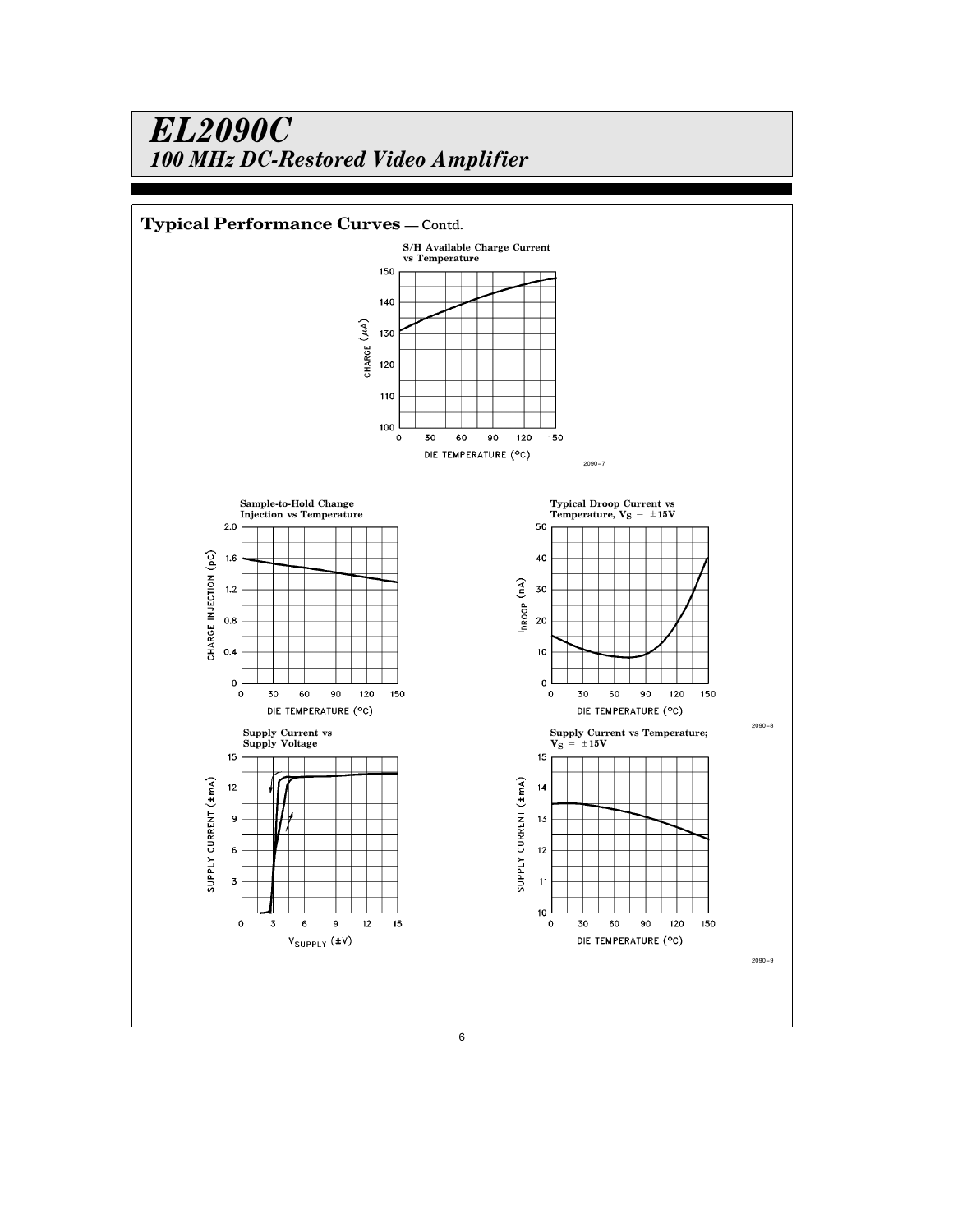

### Applications Information

The EL2090C is a general purpose component and thus the video amplifier and sample-andhold pins are uncommitted. Therefore much of the ultimate performance as a DC-restored video amplifier will be set by external component values and parasitics. Some application considerations will be offered here.

The DC feedback from the sample-and-hold can be applied to either positive or negative inputs of the video amplifier (with appropriate phasing of the sample-and-hold amplifier inputs). We will consider feedback to the inverting video input. During a sample mode (the HOLD input at a logic low), the sample-and-hold acts as a simple nulling op-amp.

Ideally, the DC feedback resistor Raz is a high value so as not to couple a large amount of the AC signal on the video input back to the sampleand-hold amplifier output. The sample-and-hold output is a low impedance at high frequencies, but variations of the DC operating point will change the output impedance somewhat. No more than a few ohms output impedance change will occur, but this can cause gain variations in the 0.01% realm. This DC-dependent gain change is in fact a differential gain effect. Some small differential phase error will also be added. The best approach is to maximize the DC feedback resistor value so as to isolate the sampleand-hold from the video path as much as possible. Values of 1 k $\Omega$  or above for Raz will cause little to no video degradation.

This suggests that the largest applicable power supply voltages be used so that the output swing of the sample-and-hold can still correct for the variations of DC offset in the video input with large values of Raz. The typical application circuit shown will allow correction of  $\pm 1V$  inputs with good isolation of the sample-and-hold output. Good isolation is defined as no video degradation due to the insertion of the sample-andhold loop. Lower supply voltages will require a smaller value of DC feedback resistor to retain correction of the full input DC variation. The EL2090 differential phase performance is optimum at  $\pm$  9V supplies, and differential gain only marginally improves above this voltage. Since all video characteristics mildly degrade with increasing die temperature, the  $\pm$ 9V levels are somewhat better than  $\pm 15V$  supplies. However,  $\pm$ 15V supplies are quite usable.

Ultimate video performance, especially in HDTV applications, can also be optimized by setting the black-level reference such that the signal span at the video amplifier's output is set to its optimum range. For instance, setting the span to  $\pm 1V$  of output is preferable to a span of 0V to  $+2V$ . The curves of differential gain and phase versus input DC offset will serve as guides.

The DC feedback resistor may be split so that a bypass capacitor is added to reduce the initially small sample-and-hold transients to even smaller levels. The corruption can be reduced to as low as 1 mV peak seen at the video amplifier output. The size of the capacitor should not be so large as to de-stabilize the sample-and-hold feedback loop, nor so small as to reduce the video amplifier's gain flatness. A resistor or some other video isolation network should be inserted between the video amplifier output and the sample-and-hold input to prevent excessive video from bleeding through the autozero section, as well as preventing spurious DC correction due to video signals confusing the sample-and-hold during autozero events. Figure 1 shows convenient component values. A full 3.58 MHz trap is not necessary for suppressing NTSC chroma burst interaction with the sample-and-hold input; the simple R-C network suggested in Figure 1 suffices.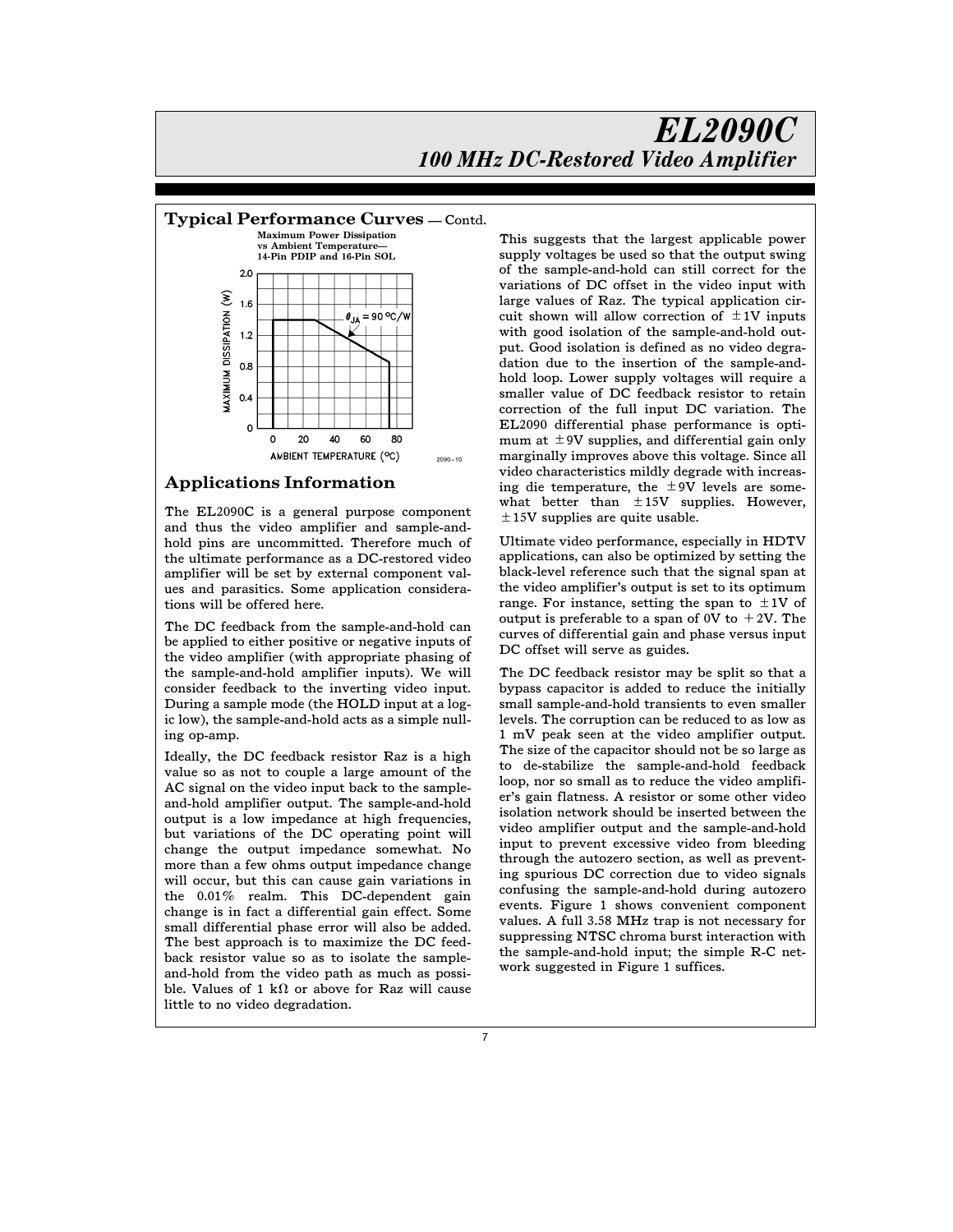#### Applications Information  $\sim$  Contd.

The HOLD input to the sample-and-hold has a 1.4V threshold and is clamped to a diode below ground and 6V above ground. The hold step characteristics are not sensitive to logic high nor low levels (within TTL or CMOS swings), but logic slewrates greater than  $1000V/\mu s$  can couple noise and hold step into the sample-to-hold output waveforms. The logic slewrate should be greater than  $50V/\mu s$  to avoid hold jitter. To avoid artificially high droop in hold mode, the Chold pin and Chold itself should be guarded with circuit board traces connected to the output of the sample-and-hold. Low-leakage hold capacitors should be used, such as mica or mylar, but not ceramic. The excellent properties of more expensive polystyrene, polypropylene, or teflon capacitors are not needed.

The user should be aware of a combination of conditions that may make the EL2090 operate incorrectly upon power-up. The fault condition can be described by noticing that the sample-andhold output (pin 11) appears locked at a voltage close to  $V_{CC}$ . This voltage is maintained regardless of changes at the inputs to the sample-andhold (pins 5 and 6) or to the HOLD control input (pin 7). Two conditions must occur to bring this about:

1. A large value of Chold-usually values of 1000 pF or more. This is not an unusual situation. Many users want to reduce the size of the

hold step and increasing Chold is the most direct way to do this. Increasing Chold also reduces the slew rate of the sample and hold section but because of the limited size of the video signal, this is usually not a limitation.

2. A sampling interval (dictated by the HOLD pin) that is too small. By small, we mean less than 2  $\mu$ s.

For a sampling interval that is wide enough, there is enough time for the loop to close and for the amplifier to discharge whatever charge was dumped onto Chold it during the initial power spike and to then ramp up (or down) to the voltage that is proper for a balanced loop. When the sampling interval is too small, there is insufficient time for internal devices to recover from their initial saturated state from power-up because the feedback is not closed long enough. Therefore, typical recovery times for the loop are 2  $\mu$ s or greater. Summarizing, the two things that could prevent proper saturation recovery are (as mentioned above) too large a capacitor which slows the charge and discharge rate of the stored voltage at Chold and too small a sampling interval in which the entire feedback loop is closed.

The circuit shown below prevents the fault condition from occurring by preventing the node from ever saturating. By clamping the value of Chold to some value lower than the supply voltage less

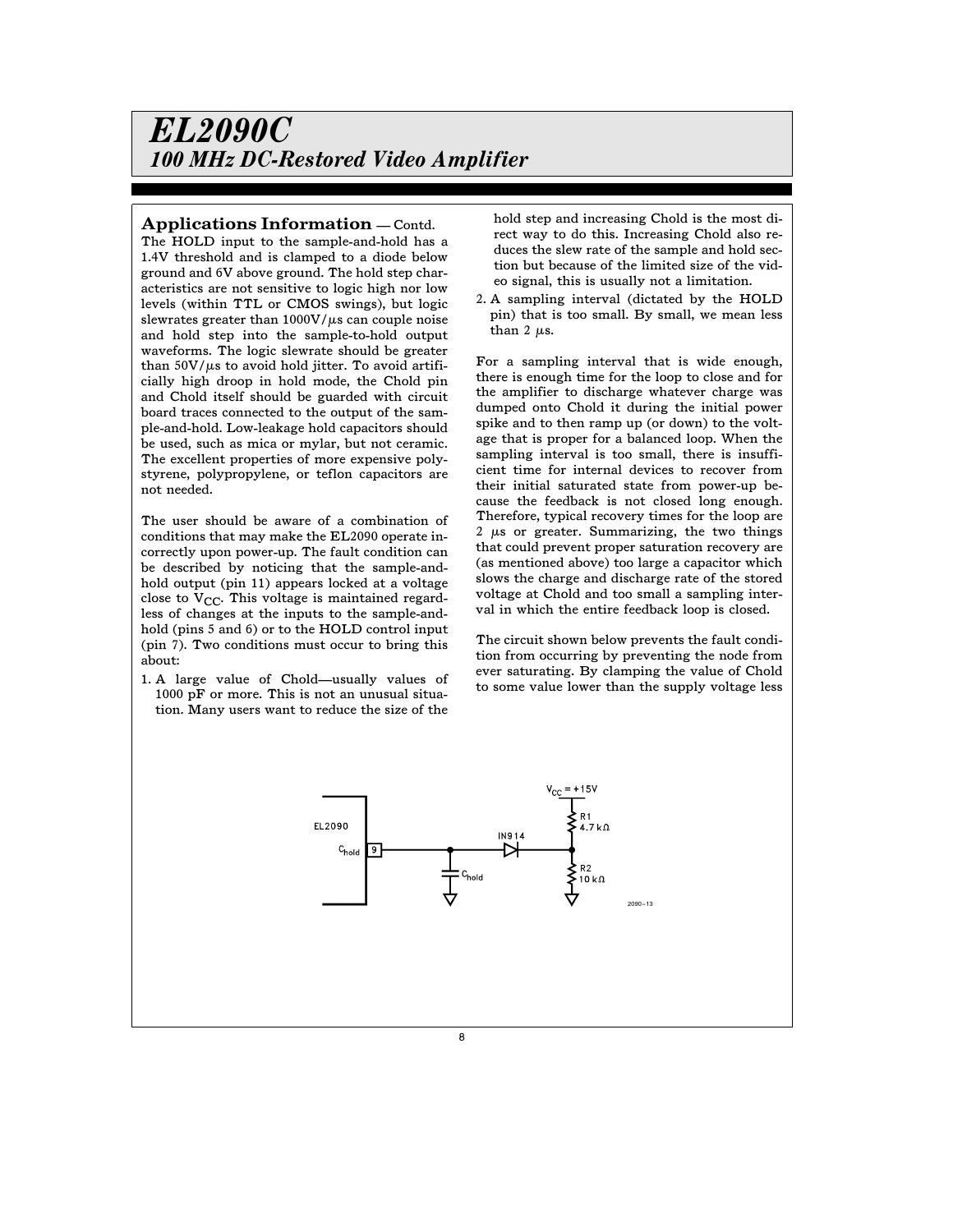#### Applications Information  $\sim$  Contd.

a saturation voltage, we prevent this node from approaching the positive rail. The maximum voltage is set by the resistive voltage divider (between  $V^+$  and GND) R1 and R2 plus a diode. This value can be adjusted if the maximum size of the input signal is known. The diode used is an off-the-shelf 1N914 or 1N916.

As is true of all 100 MHz amplifiers, good bypassing of the supplies to ground is mandatory. 1  $\mu$ F tantalums are sufficient, and 0.01  $\mu$ F leaded chip capacitors in parallel with medium value electrolytics are also good. Leads longer than  $\frac{1}{2}$ can induce a characteristic 150 MHz resonance and ringing.

The  $V_{IN}$  of the video amplifier should have the absolute minimum of parasitic capacitance. Stray capacitance of more than 3 pF will cause peaking and compromise the gain flatness. The bandwidth of the amplifier is fundamentally set by the value of Rf. As demonstrated by the frequency response versus gain graph, the peaking and bandwidth is a weak function of gain. The EL2090 was designed for Rf =  $300\Omega$  giving optimum gain flatness at  $Av = +2$ . Unity-gain response is flattest for Rf =  $360\Omega$ ; gains of +5 can use Rf = 270 $\Omega$ . In situations where the peaking is accentuated by load capacitance or  $-\text{input ca-}$ pacitance the value of Rf will have to be increased, and some bandwidth will be sacrificed.

The  $\mathrm{V_{IN+}}$  of the video amplifier should not look into an inductive source impedance. If the source is physically remote and a terminated input line is not provided, it may be necessary to connect an input ''snubber'' to ground. A snubber is a resistor in series with a capacitor which de-Q's the input resonance. Typical values are  $100\Omega$  and 30 pF.

The output of the video amplifier is sensitive to capacitive loads greater than 25 pF, and a snubber to ground or a resistor in series with the output is useful to isolate reactive loads.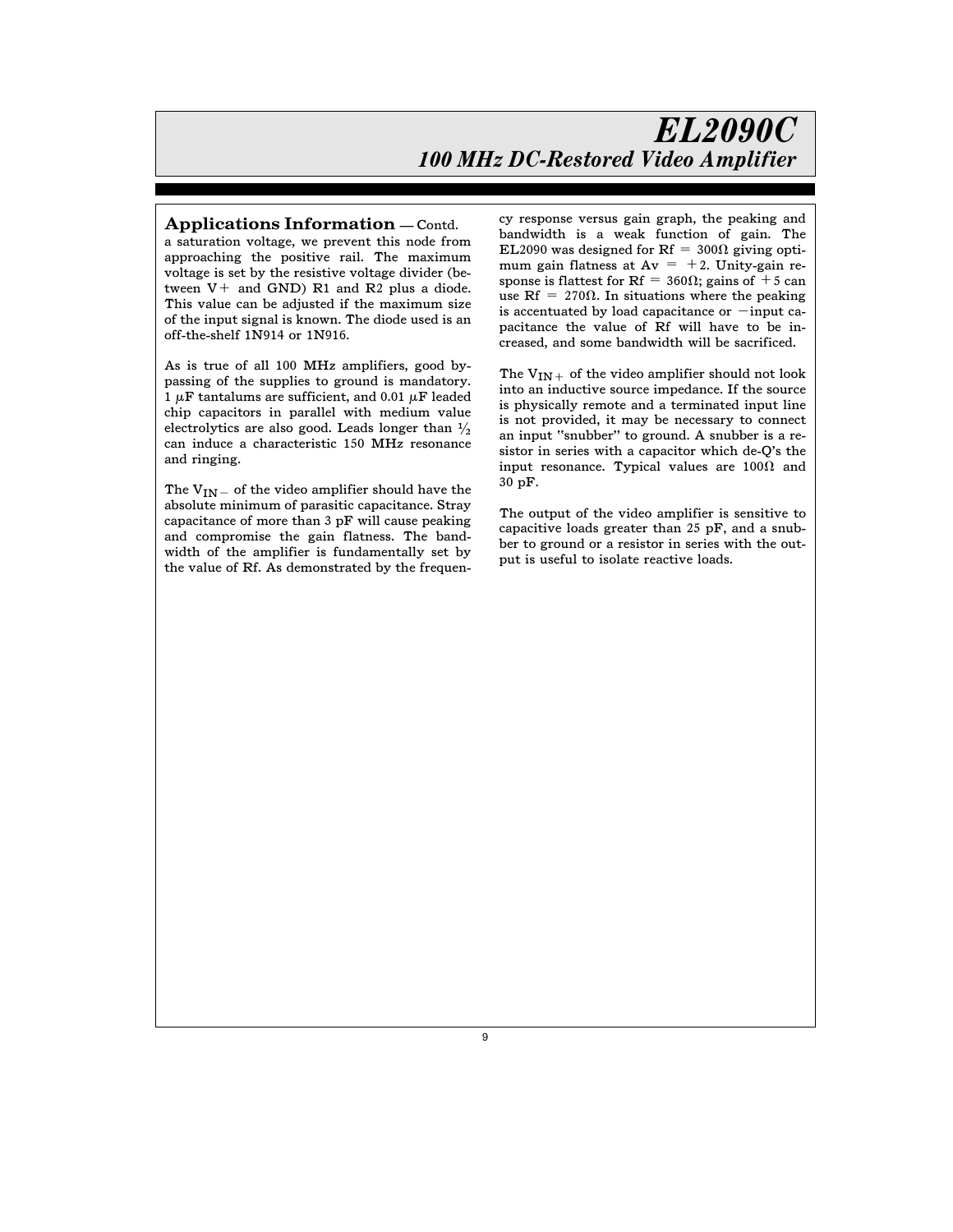# EL2090 Macromodel

| * Revision A, October 1992                    |            |              |    |    |              |              |                       |                     |                |  |                                                                           |  |  |  |
|-----------------------------------------------|------------|--------------|----|----|--------------|--------------|-----------------------|---------------------|----------------|--|---------------------------------------------------------------------------|--|--|--|
| .param vclamp = $(-0.002 * (TEMP - 25))$      |            |              |    |    |              |              |                       |                     |                |  |                                                                           |  |  |  |
|                                               |            |              |    |    |              |              |                       |                     |                |  |                                                                           |  |  |  |
| * Connections:                                | $V$ idin + |              |    |    |              |              |                       |                     |                |  |                                                                           |  |  |  |
|                                               |            | $V$ idin $-$ |    |    |              |              |                       |                     |                |  |                                                                           |  |  |  |
|                                               |            | $+$ Vsupply  |    |    |              |              |                       |                     |                |  |                                                                           |  |  |  |
|                                               |            | $-V$ supply  |    |    |              |              |                       |                     |                |  |                                                                           |  |  |  |
|                                               |            | Vid Out      |    |    |              |              |                       |                     |                |  |                                                                           |  |  |  |
|                                               |            |              |    |    | $S/H$ In $+$ |              |                       |                     |                |  |                                                                           |  |  |  |
|                                               |            |              |    |    |              | $S/H$ In $-$ |                       |                     |                |  |                                                                           |  |  |  |
|                                               |            |              |    |    |              |              |                       | $S/H$ Out           |                |  |                                                                           |  |  |  |
|                                               |            |              |    |    |              |              |                       |                     |                |  | Hold Control                                                              |  |  |  |
|                                               |            |              |    |    |              |              |                       |                     |                |  | Chold                                                                     |  |  |  |
|                                               |            |              |    |    |              |              |                       |                     |                |  |                                                                           |  |  |  |
| .subckt EL2090/EL 3                           |            | 1            | 14 | 12 | 13           | 5            | 6                     | 11                  | $\overline{7}$ |  | 9                                                                         |  |  |  |
|                                               |            |              |    |    |              |              |                       |                     |                |  |                                                                           |  |  |  |
| ******** Video Amplifier ******************** |            |              |    |    |              |              | *********             | Sample & Hold ***** |                |  |                                                                           |  |  |  |
|                                               |            |              |    |    |              |              |                       |                     |                |  |                                                                           |  |  |  |
| e1 20 0 3 0 1.0                               |            |              |    |    |              |              | g40 49 0 5 6 1e-3     |                     |                |  |                                                                           |  |  |  |
|                                               |            |              |    |    |              |              |                       |                     |                |  |                                                                           |  |  |  |
| vis 20 34 0V<br>vcur 49 42 0v                 |            |              |    |    |              |              |                       |                     |                |  |                                                                           |  |  |  |
| h <sub>2</sub> 34 38 vxx 1.0                  |            |              |    |    |              |              | r43 6 0 100Meg        |                     |                |  |                                                                           |  |  |  |
| r10 1 36 25                                   |            |              |    |    |              |              | r44 5 0 100Meg        |                     |                |  |                                                                           |  |  |  |
| 11 36 38 20nH                                 |            |              |    |    |              |              | r40 42 0 4K           |                     |                |  |                                                                           |  |  |  |
| iinp $3010\mu$ A                              |            |              |    |    |              |              | d41 50 42 diode       |                     |                |  |                                                                           |  |  |  |
| $i$ inm 105 $\mu$ A                           |            |              |    |    |              |              | d42 42 51 diode       |                     |                |  |                                                                           |  |  |  |
| h1 21 0 vis 600                               |            |              |    |    |              |              | $v41500$ { $vclamp$ } |                     |                |  |                                                                           |  |  |  |
| r2 21 22 1K                                   |            |              |    |    |              |              | $v42051$ { $vclamp$ } |                     |                |  |                                                                           |  |  |  |
| d1 22 0 dclamp                                |            |              |    |    |              |              | g41 44 0 42 0 200e-6  |                     |                |  |                                                                           |  |  |  |
| d2 0 22 dclamp                                |            |              |    |    |              |              | r42 44 0 31Meg        |                     |                |  |                                                                           |  |  |  |
| e2 23 0 22 0 0.001666666666                   |            |              |    |    |              |              | d45 9 14 diode        |                     |                |  |                                                                           |  |  |  |
| 15 23 24 $0.7\mu$ H                           |            |              |    |    |              |              | d46 12 9 diode        |                     |                |  |                                                                           |  |  |  |
| c5 24 0 0.5pF                                 |            |              |    |    |              |              | s1 44 9 48 0 swa      |                     |                |  |                                                                           |  |  |  |
| r5 24 0 600                                   |            |              |    |    |              |              | e40 46 0 9 0 0.95     |                     |                |  |                                                                           |  |  |  |
| g1 0 25 24 0 1.0                              |            |              |    |    |              |              | i40 0 9 10nA          |                     |                |  |                                                                           |  |  |  |
| rol 25 0 400K                                 |            |              |    |    |              |              | r45 46 47 70          |                     |                |  |                                                                           |  |  |  |
| cdp 25 0 7.7pF                                |            |              |    |    |              |              |                       | 140 47 11 70nH      |                |  |                                                                           |  |  |  |
| q1 12 25 26 qp                                |            |              |    |    |              |              | c40 7 9 0.32pF        |                     |                |  |                                                                           |  |  |  |
| q2 14 25 27 qn                                |            |              |    |    |              |              | r4774810K             |                     |                |  |                                                                           |  |  |  |
| q3 14 26 28 qn                                |            |              |    |    |              |              | c41 48 0 3pF          |                     |                |  |                                                                           |  |  |  |
| q4 12 27 29 qp                                |            |              |    |    |              |              |                       |                     |                |  |                                                                           |  |  |  |
| r7 28 13 4                                    |            |              |    |    |              | * Models     |                       |                     |                |  |                                                                           |  |  |  |
| r8 29 13 4                                    |            |              |    |    |              |              |                       |                     |                |  |                                                                           |  |  |  |
| ios1 14 26 2.5mA                              |            |              |    |    |              |              |                       |                     |                |  | .model qn npn(is = 5e-15 bf = 500 tf = $0.1nS$ )                          |  |  |  |
| ios2 27 12 2.5mA                              |            |              |    |    |              |              |                       |                     |                |  | .model qp pnp(is=5e-15 bf=500 tf=0.1nS)                                   |  |  |  |
| ips 14 12 7.2mA                               |            |              |    |    |              |              |                       |                     |                |  | .model dclamp d(is = 1e-30 ibv = $0.02$ bv = $2.75$ n = 4)                |  |  |  |
| ivos 0 33 5mA                                 |            |              |    |    |              |              | .model diode d        |                     |                |  |                                                                           |  |  |  |
| vxx 33 0 0V                                   |            |              |    |    |              |              |                       |                     |                |  | .model swa vswitch(von = $1.2v$ voff = $1.6v$ roff = $1e12$ ron = $100$ ) |  |  |  |
| r11 33 0 1K                                   |            |              |    |    |              | .ends        |                       |                     |                |  |                                                                           |  |  |  |
|                                               |            |              |    |    |              |              |                       |                     |                |  |                                                                           |  |  |  |
|                                               |            |              |    |    |              |              |                       |                     |                |  |                                                                           |  |  |  |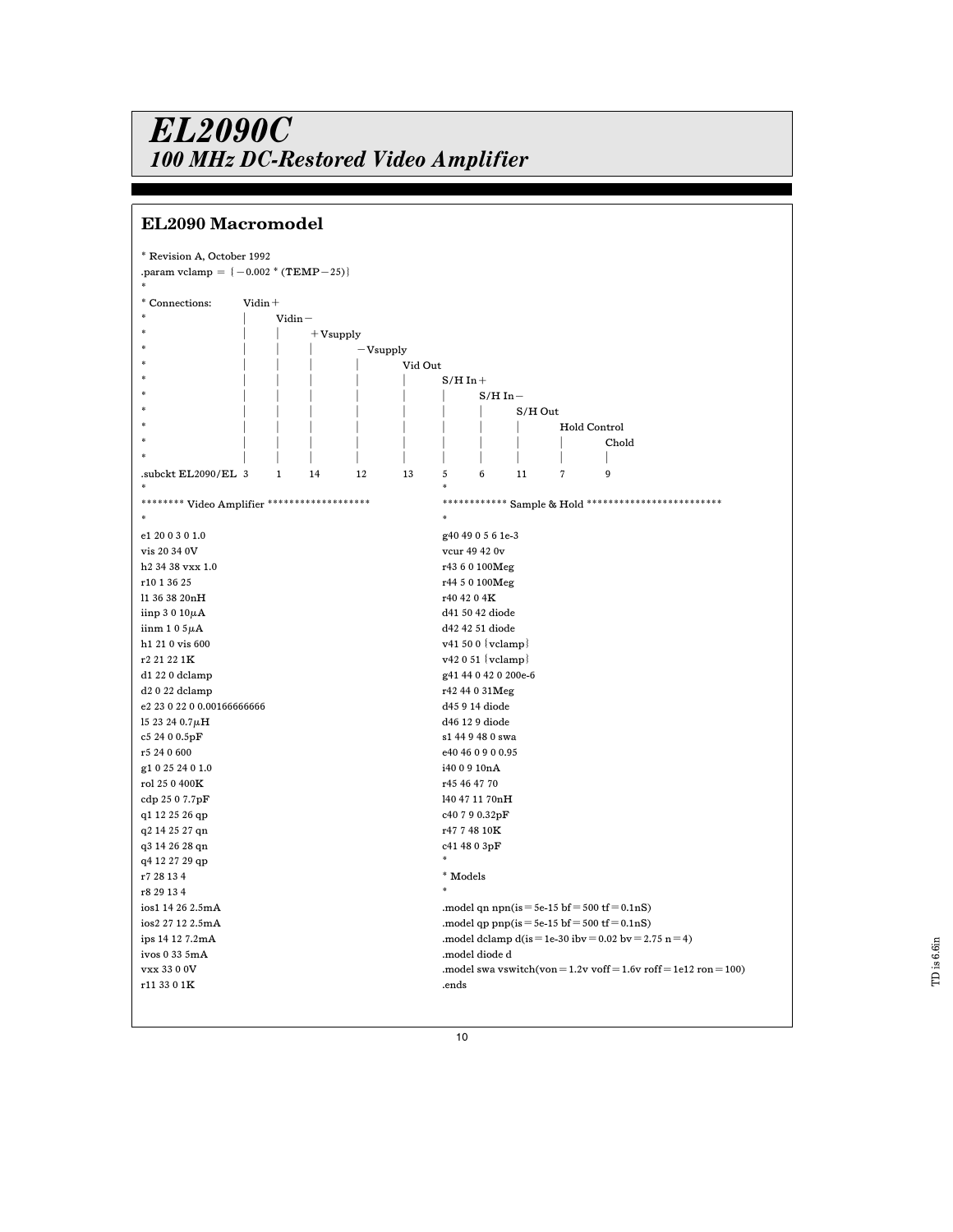